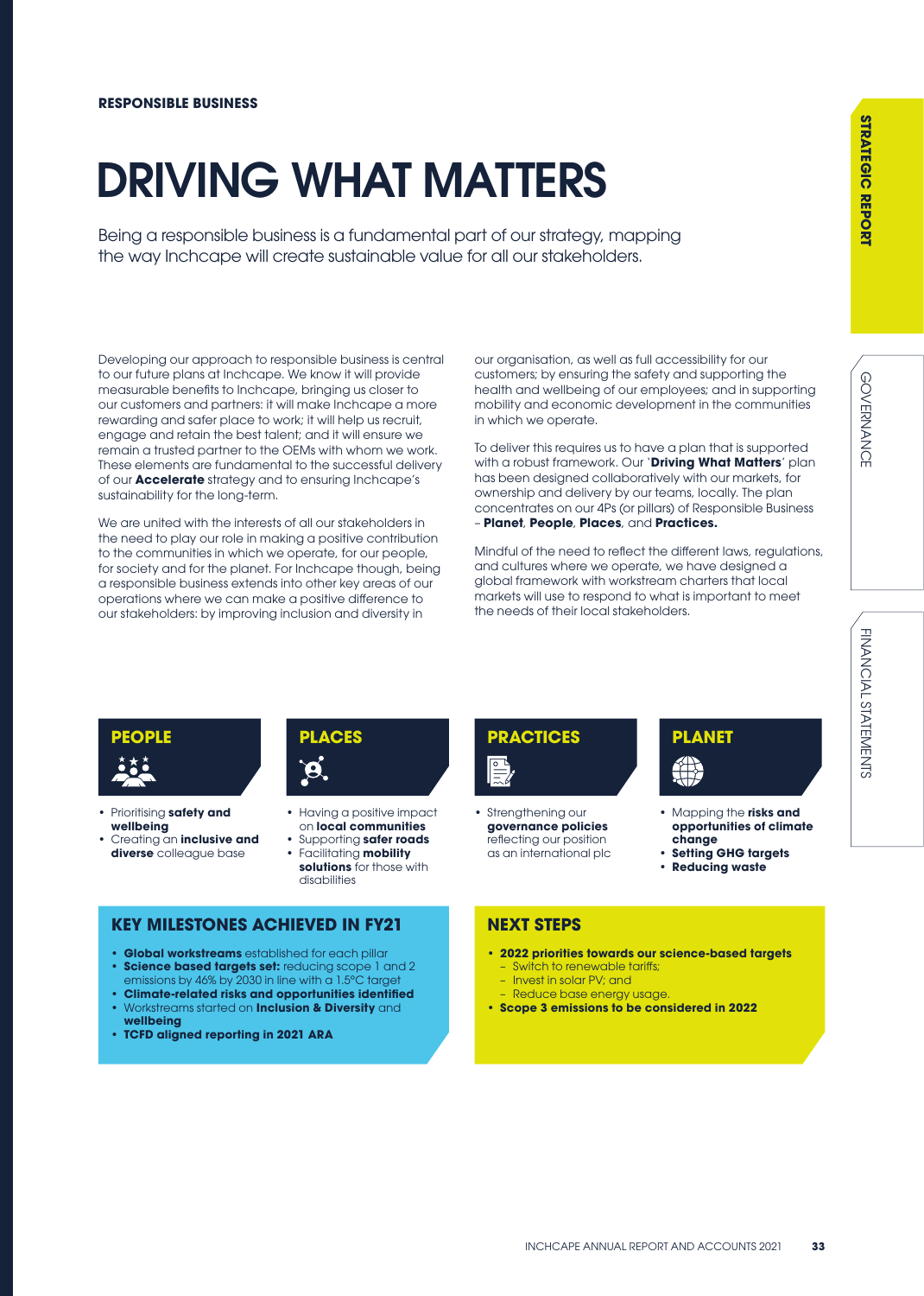### **RESPONSIBLE BUSINESS** CONTINUED



### **PEOPLE**

### **INCLUSION & DIVERSITY**

• Create an inclusive environment and diverse colleague base

#### **SAFETY & WELLBEING**

• Ensure the safety and wellbeing of our people

### **TALENTS & SKILLS**

• Equip the organisation with the skills and capability to establish and sustain Inchcape in being a commercially successful Responsible Business



### **CURRENT PRIORITIES AND INITIATIVES**

### **• Inclusive Leadership Programme**

Current focus for the People pillar is on establishing our Inclusion and Diversity frameworks, narrative and internal communication. This comprises our **Inclusive Leadership Programme** for which we are targeting rollout to 100% of our senior leadership population (c.75 employees) by end of June 2022. Stage two will be to the next level of management (c.400 employees total) by end Q1 2023.

### **• Lifeworks Employee Assistance Programme**

Under Safety and Wellbeing, we launched the **Lifeworks Employee Assistance Programme** which was completed in December 2021, use of which is being tracked monthly and success will be measured in wellbeing questions in future employee experience surveys.

### **• Women in Leadership Programme**

We launched our **Women in Leadership Programme** in 2021 with three pilot cohorts and will run three further cohorts in 2022 with satisfaction measurement as well as retention and progression as measures of success.

### **CREATE AN INCLUSIVE ENVIRONMENT AND DIVERSE COLLEAGUE BASE**

We believe differences drive ideas and innovation. We will create an organisation that actively attracts, recruits and develops people across all aspects of diversity, that reflects our customer base and the communities in which we operate. An organisation that actively enables every person to feel valued and fully contribute, generating the broadest breadth in contribution, ideas and thinking to business performance and decision making.

### **ENSURE THE SAFETY AND WELLBEING OF OUR PEOPLE**

We believe the physical and mental wellbeing of our people is paramount to the success of Inchcape. We will make sure every person both feels safe and is safe at work. We'll make sure they are able to raise concerns, doubts and fears – and that we listen, take action and help them when needed, so we can support their mental health and wellbeing.

### **EQUIP THE ORGANISATION WITH THE SKILLS AND CAPABILITY TO ESTABLISH AND SUSTAIN INCHCAPE IN BEING A COMMERCIALLY SUCCESSFUL RESPONSIBLE BUSINESS**

We believe that providing continuous opportunities for professional and personal growth will guarantee our collective success as a responsible business. We will develop and source skills, capabilities, behaviours and mindsets that enable every person, team and Inchcape as a whole to succeed, delivering in a sustainable way as a truly responsible business; for our people, for our customers, for the communities in which we operate and for our planet.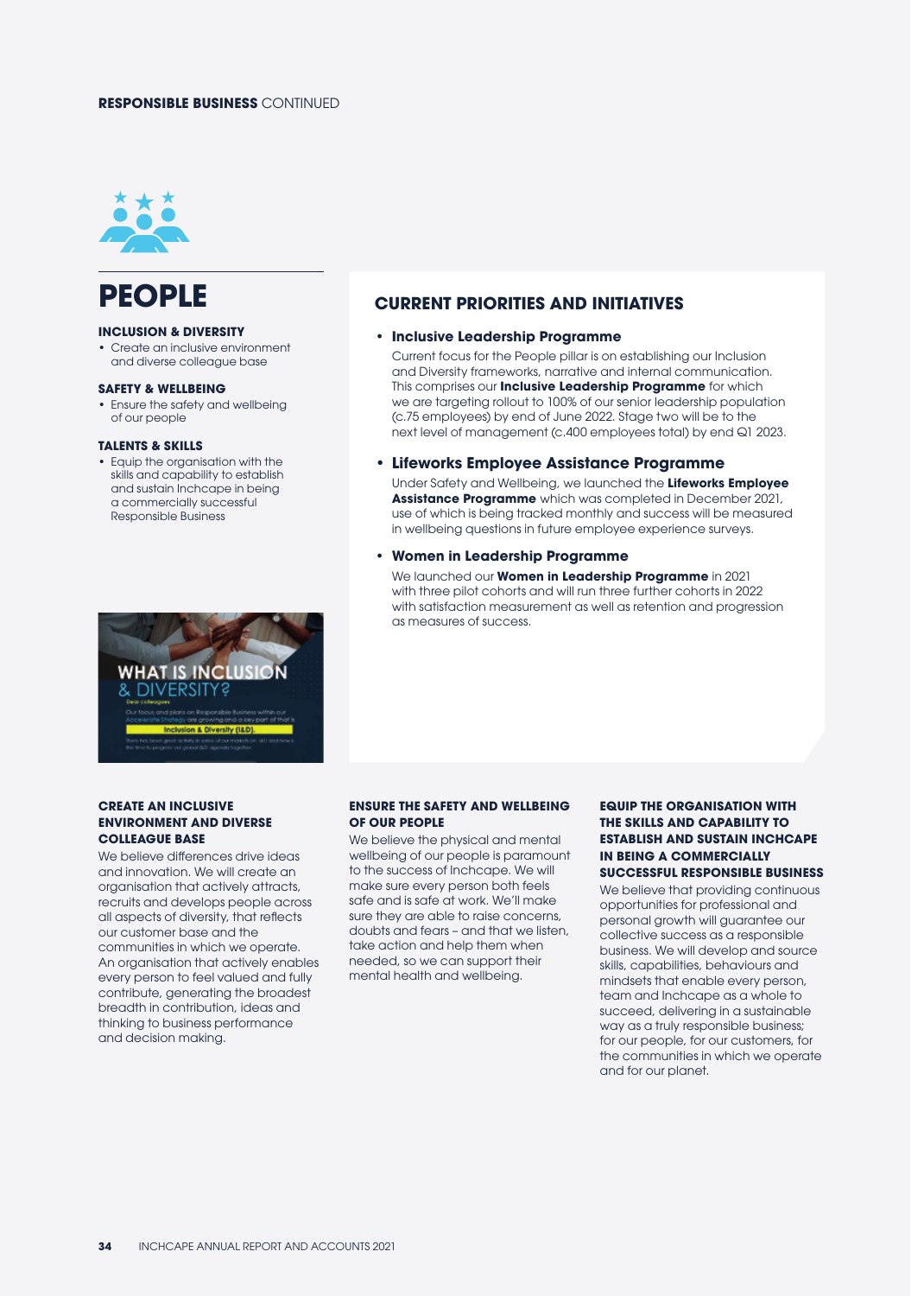## **INCLUSION AND DIVERSITY**

Our employees are at the heart of the People pillar of our 'Driving What Matters' plan, which aims to ensure we have a safe operating environment with an inclusive and diverse culture as well as the best talent and skills to power our future success.

Our vision for Inclusion & Diversity (I&D) is to reflect the world's communities across Inchcape. We believe the more voices, experiences and backgrounds we include at Inchcape, the more we will all thrive. To achieve this vision we created our first I&D Framework in 2021.

Our I&D Framework sets out the guiding principles and foundational actions we will take:

- **Colleague Voice:** a series of structured forums have been set up so that the conversation and action on Inclusion & Diversity is influenced by our colleagues.
- **Knowledge and Understanding:** we are building a suite of tools, development, learning and practical guidance to help to reduce bias and drive more inclusive decisions across the business.
- **Visibility and Progress:** we are creating global I&D standards through policy development and have committed to tracking and measuring the performance of our programmes on I&D.
- **Campaigns and Events:** our programme of global I&D campaigns and events empower us to raise awareness and celebrate I&D progress together.

Our I&D Framework will evolve as we continue to embed the actions and it will enable us to develop global priorities alongside providing the opportunity for local markets to tailor initiatives to the needs of their communities.

### **EMPLOYEE EXPERIENCE SURVEY**



Understanding what our employees think about the business and their experience as 'Inchcapers' is critical to driving performance, maintaining the highest standards of safety and wellbeing, and attracting and retaining the best available talent. In 2021 we ran a full survey and some of the high level results are shown below.



We focus on **four key engagement metrics**: Total Experience, Employee Satisfaction, Intention to Stay, and How Likely to Recommend (Inchcape as a place to work). All global key engagement measures were up with Intention to Stay and How Likely to Recommend both very strong. **73% of employees** provided over 13,000 verbatim comments for analysis

### **SURVEY CATEGORIES IN ORDER OF PERCEIVED IMPORTANCE TO EMPLOYEES**

| Category                  | vs<br>2019 | <b>Category</b>       | vs<br>2019 |
|---------------------------|------------|-----------------------|------------|
| My Reward                 | $+8$       | Leadership Team       | $+8$       |
| Work Environment, Working |            | Working from home*    | N/A        |
| Practices & Tools         | $+1$       | Way we do things      | $+8$       |
| My Team & Colleagues      | $+3$       | Wellbeing             | $-3$       |
| My Role                   |            | Organisation          | $+2$       |
| My Manager                | $+4$       | My Career Development | $^{+1}$    |
| My Learning               | $+2$       | Employee              |            |
|                           |            | Communication*        | N/A        |

### **OUTCOMES**

Sentiment analysis of verbatim comments was combined with quantitative results to produce consolidated insights. While this gave some strong indication of potential action points, it was critical to properly digest, discuss and share, expanding on the insights with further focus groups and linking to the strategy.

Culture focus groups including one-to-one discussions with the Executives took place with findings incorporated as an organisational health check overlay; this was then shared to help shape regional and functional action plans.

Improvement action plans were completed and "you said, we heard, we will improve" communications took place after final results were shared with the Group Executive and Board in November.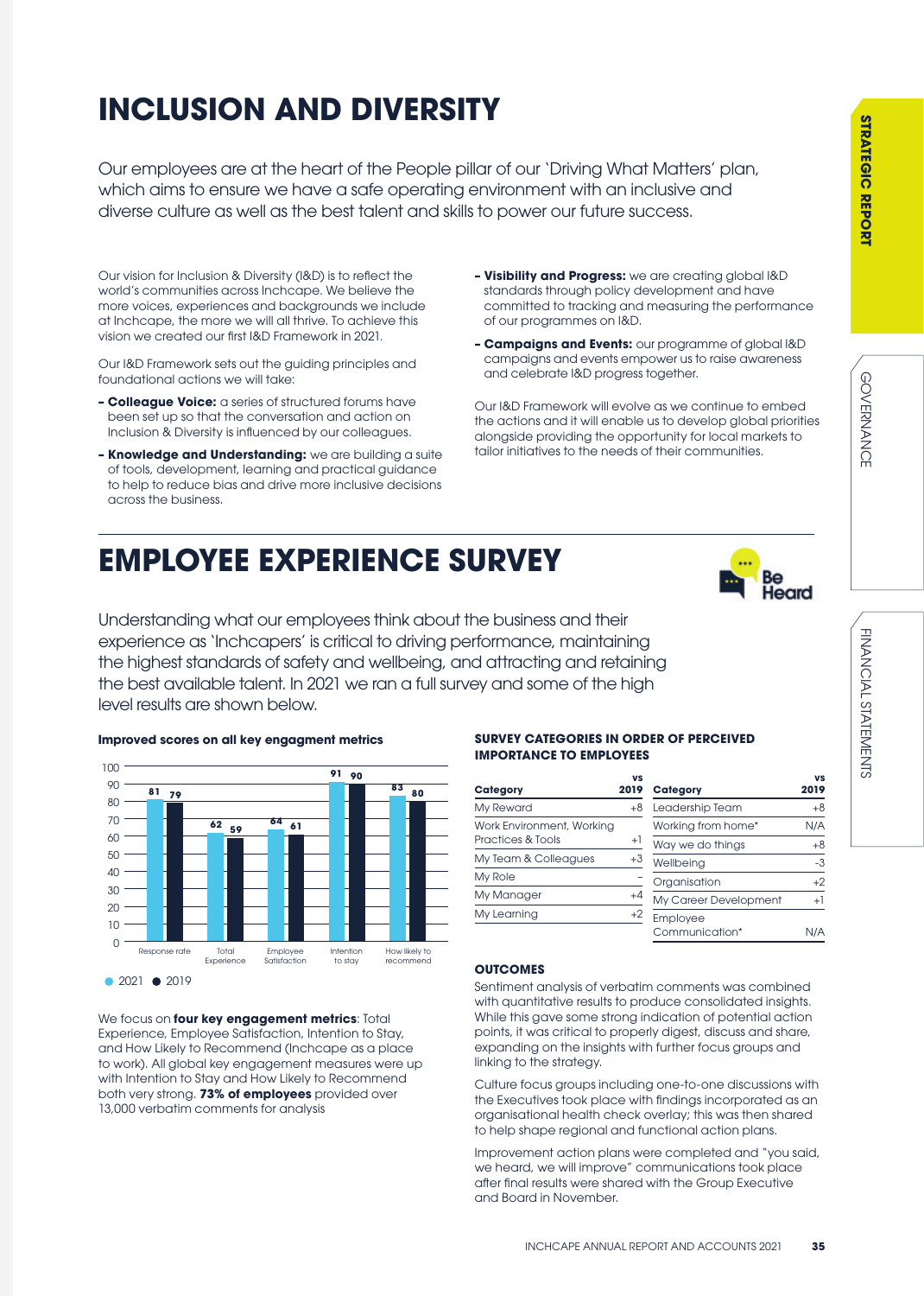### **RESPONSIBLE BUSINESS** CONTINUED



### **PLACES**

#### **SAFE MOBILITY**

• An advocate for safer roads

### **INCLUSIVE MOBILITY**

• Support people with disabilities to access mobility solutions

#### **SOCIAL MOBILITY**

• Supporting equal opportunities through education, training access and social levelling up



### **SAFE MOBILITY**

Inchcape promotes the safe use of roads with the objective of becoming a strong and visible advocate for reduced road accidents and deaths across all markets in which we operate. We will support and promote safe driving through sponsorship of educational programmes, awareness creation and campaigns on safe use of roads. We will also partner with relevant bodies, stakeholders and advocates to develop and implement accident prevention initiatives and support emergency responses to save lives on the roads. We will aim to develop and roll-out a proprietary digital engagement platform dedicated to promoting Safe Mobility globally.

#### **INCLUSIVE MOBILITY**

We will support people with disabilities to access the right mobility solutions through sponsorship and promotion of specific initiatives in our markets. We will also support key programmes that promote activities and topics such as sports, education, skills acquisition and health of those with disabilities. We will also ensure all Inchcape facilities and operations provide full and inclusive access to mobility for all.

### **SOCIAL MOBILITY**

We will develop specific global and local projects and initiatives that support and enable equal opportunities for young people; for example through internship, apprenticeship, technical education and female education. Focus of such programmes will be on the less privileged and/or disadvantaged young people in communities in which we operate to give those selected a better chance to live, grow and realise their potential. Inchcape will be a key proponent of upward mobility for all by helping and being seen to help young people out of poverty and deprivation.

### **CURRENT PRIORITIES AND INITIATIVES**

### **• Community activities**

There is currently a wide range of community-based activity taking place across all markets, including support for S.O.S. Children's Village and the Red Cross as well as Safe Drive mobility training to employees and their relatives in our Africa and Central America markets.

### **• Road safety campaigning**

Our first internal road safety campaign rolled out in December and a key initiative in 2022 will be to develop externally facing campaigns and potentially partnerships with relevant bodies and organisations.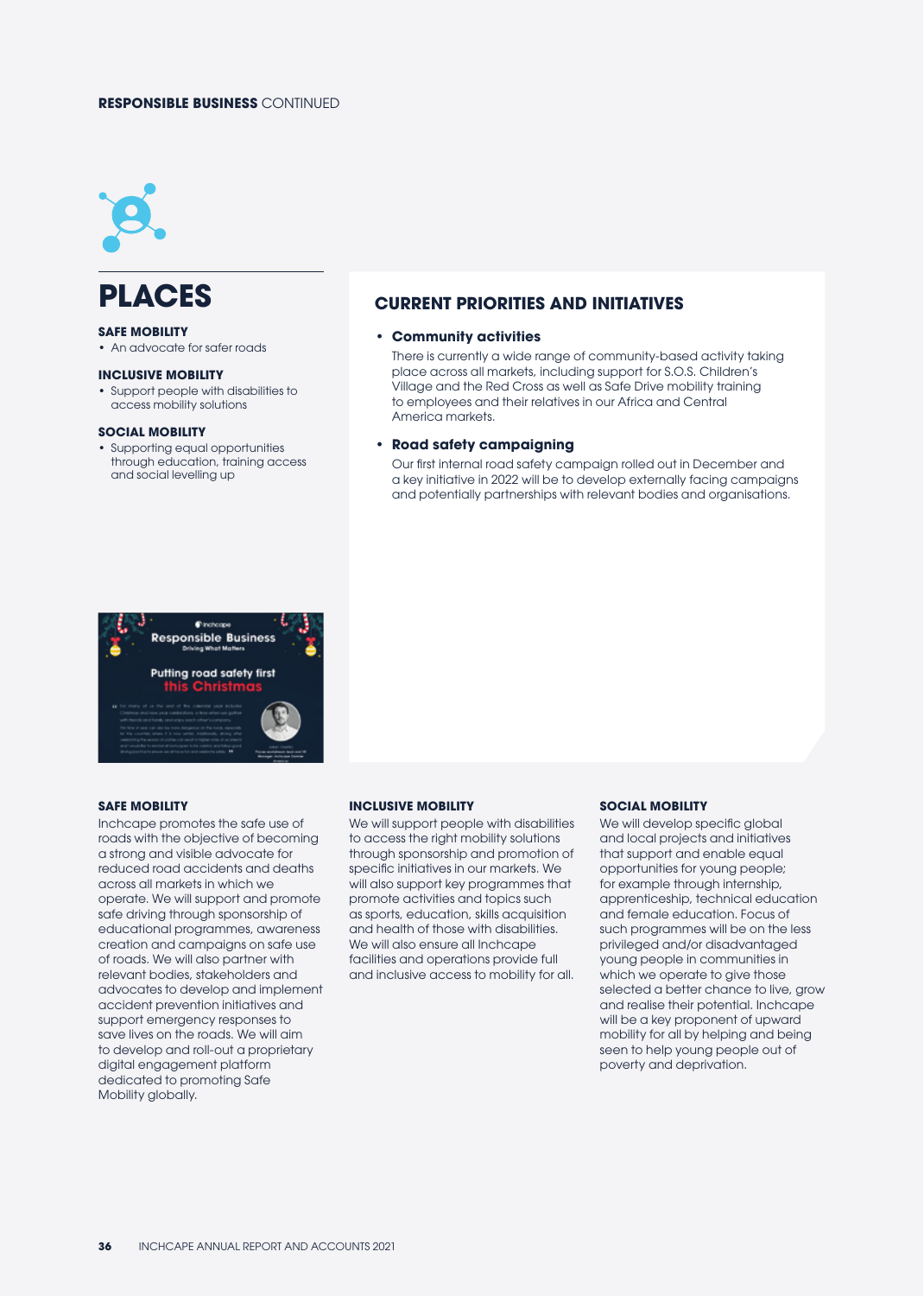

### **PRACTICES**

### **CODES OF CONDUCT (EMPLOYEES AND SUPPLIERS**

• Everyone knows what is expected of them

### **FRAMEWORK FOR REPORTING (EXTERNAL STATEMENTS)**

• Ensure transparency and ethical behaviour

### **WHISTLEBLOWING**

• Drive integrity and responsibility

### **POLICIES**

• Clear and consistent communication and access



siness relies on integrity wi

### **STRENGTHEN CODES OF CONDUCT**

We believe in a culture where everyone knows what is expected of them. We will make sure we are an organisation that has a strong, clear code of conduct ensuring compliance with laws, such as those on respecting human rights, environmental protection, labour relations and financial accountability. An organisation where everyone knows what is expected of them and helps us to make ethical decisions, with clear processes for identifying misconduct.

### **PROVIDE A FRAMEWORK FOR REPORTING**

We believe transparency drives ethical responsible behaviour. We will ensure we make appropriate external statements of our approach to compliance in a given policy area through the Group's website and Annual Report.

### **CURRENT PRIORITIES AND INITIATIVES**

### **• Employee Code of Conduct**

In line with the launch of our Accelerate strategy and Driving What Matters plan, we updated the Employee Code of Conduct, launched, distributed and trained the workforce to a target of 95% of all employees. The Code has been made available in 19 official languages spoken in Inchcape markets to ensure understanding across all employee groups.

### **• Supplier Code of Conduct**

We also developed and rolled out our first Supplier Code of Conduct to ensure consistency of approach within our third-party supplier community.

### **• Speak Up!**

Additionally, our **Speak Up!** whistleblowing hotline and other contact channels were refreshed and rolled out to all employees and suppliers, with communications extended to our corporate website to ensure accessibility to any stakeholders that may need to raise concerns.

### **ENSURE A ROBUST LEGAL AND REGULATORY SYSTEM**

We believe trust reinforces our bond with our stakeholders. We will maintain the high legal and regulatory standards vital to building confidence and trust with all our stakeholders. We will publish a set of guidelines and rules to comply with Inchcape goals in relation to good practices and laws.

### **WHISTLEBLOWING**

We believe all colleagues should be able to report their concerns in confidence and drive responsible behaviour. We will create a culture of integrity by empowering colleagues to make the right choices. We will give colleagues clarity and transparency over all polices and enable a confidential method of reporting.

### **COMMUNICATION**

We will ensure that we communicate our policies and controls effectively and consistently and that colleagues are given access to training where required. Our InControl Standards risk management framework will enable long-term growth protecting the fundamentals that underpin the Group's success.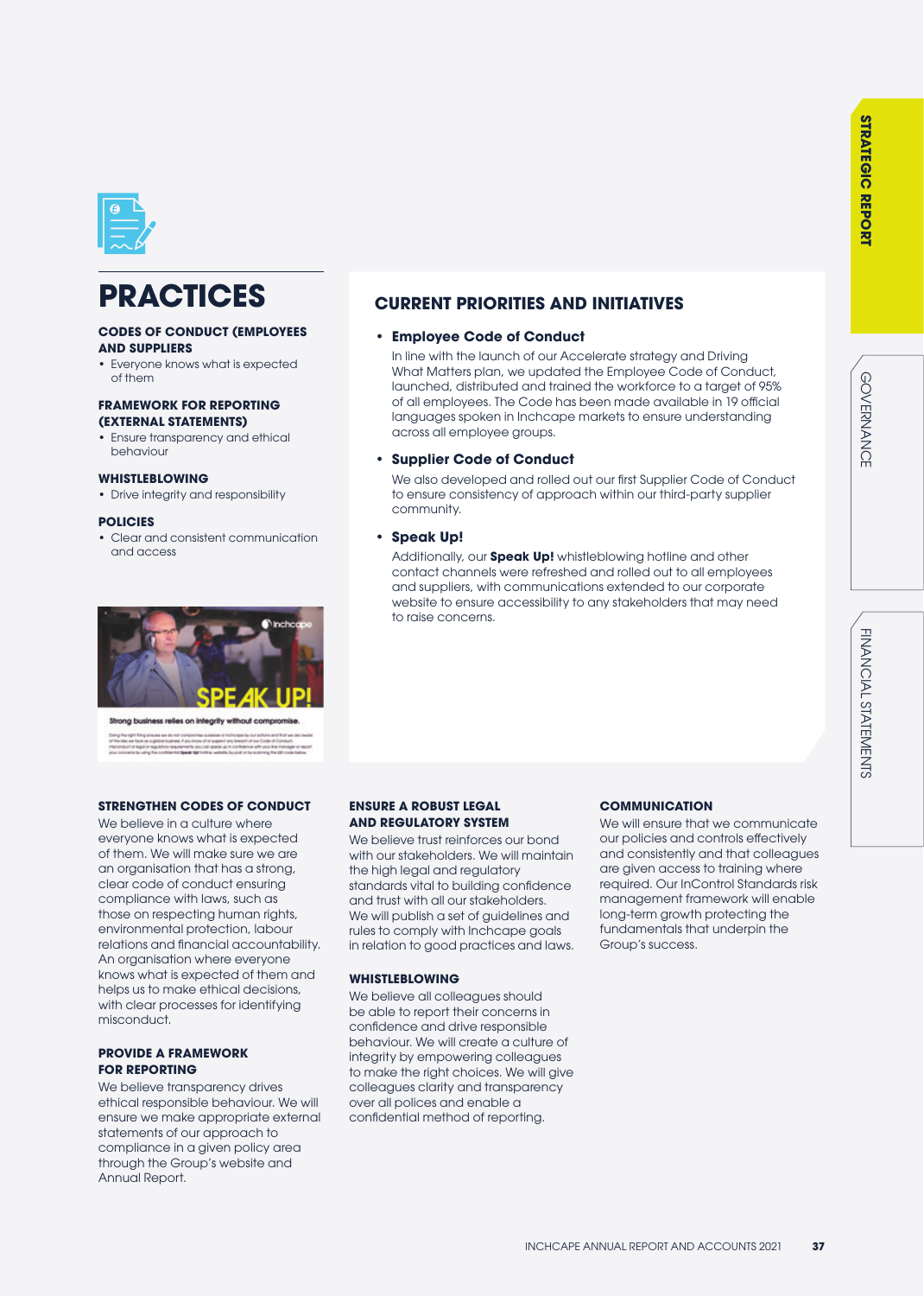### **RESPONSIBLE BUSINESS** CONTINUED



### **PLANET**

### **CLIMATE CHANGE IMPACT**

• Understand risks to and opportunities for Inchcape

### **GREENHOUSE GAS EMISSIONS**

- Set science based targets for Inchcape (scopes 1 and 2)
- Support OEM partners in their reduction efforts
- Influence non-OEM suppliers to reduce their carbon footprint

### **WASTE AND RECYCLING**

• Reduce impact of waste

### **HELPING OUR OWN PEOPLE ACHIEVE THEIR OWN CARBON REDUCTION GOALS**

• Educate our own people



### **WE WILL UNDERSTAND THE RISKS AND OPPORTUNITIES FOR OUR BUSINESS THAT WILL ARISE AS A RESULT OF CLIMATE CHANGE**

We will report on those risks and opportunities regularly and transparently so that all our stakeholders can have confidence that we are safeguarding their interests over the long-term.

### **WE WILL MEASURE AND REPORT ON OUR DIRECT AND INDIRECT GREENHOUSE GAS EMISSIONS**

We will set science-based targets for our scope 1 and scope 2 emissions and take the measures necessary to meet those targets.

### **CURRENT PRIORITIES AND INITIATIVES**

### **• Planet Pillar**

Scopes 1 and 2 remain the key focus of the Planet workstream, where we can make the biggest contribution to our stated target of 46% reduction in emissions by 2030 (in line with 1.5°C). Scope 1 focus is to increase the proportion of new energy vehicles in the share of our owned fleet and to reduce the amount of fossil fuel used in our operations.

### **• Reduce electricity consumption**

In scope 2, we are increasing the proportion of our electricity sourced from renewable tariffs as well as installing and measuring peak power output from on-site renewables such as solar pv, ground- and airsourced heat pumps and implementing energy efficiency measures to reduce our overall electricity consumption where possible.

### **• Reduce emissions**

During 2022, we aim to develop an understanding of our scope 3 emissions, both up- and downstream, and are focusing on measuring and improving the proportion of waste recycled.

### **• Climate change projects**

In order to understand the risks and opportunities associated with climate change, a project was carried out in 2021, to enable us to report in line with recommendations under the TCFD. Further information is given on pages 40 to 44.

### **WE WILL SUPPORT OUR OEM PARTNERS IN THEIR EFFORTS TO REDUCE GREENHOUSE GAS EMISSIONS**

Where appropriate, we will make sure we comply with their building and energy management policies. We will actively promote the sales of vehicles with lower emissions.

### **WE WILL INFLUENCE OUR NON-OEM SUPPLIERS TO REDUCE THEIR CARBON FOOTPRINT**

We will incorporate environmental considerations into our decisionmaking processes and favour suppliers that set ambitious sciencebased targets for their greenhouse gas emissions.

### **WE WILL DEAL PESPONSIBLY WITH THE WASTE THAT WE PRODUCE AS A BUSINESS**

As a minimum, we will comply with all applicable laws and regulations. We will progressively increase the amount of waste products that we recycle in order to reduce our impact upon the planet over time.

### **WE WILL EDUCATE OUR PEOPLE**

We will show our people the ways in which they can contribute to reducing their impact upon the planet in both their working lives and their personal lives. Our leadership teams will model those behaviours.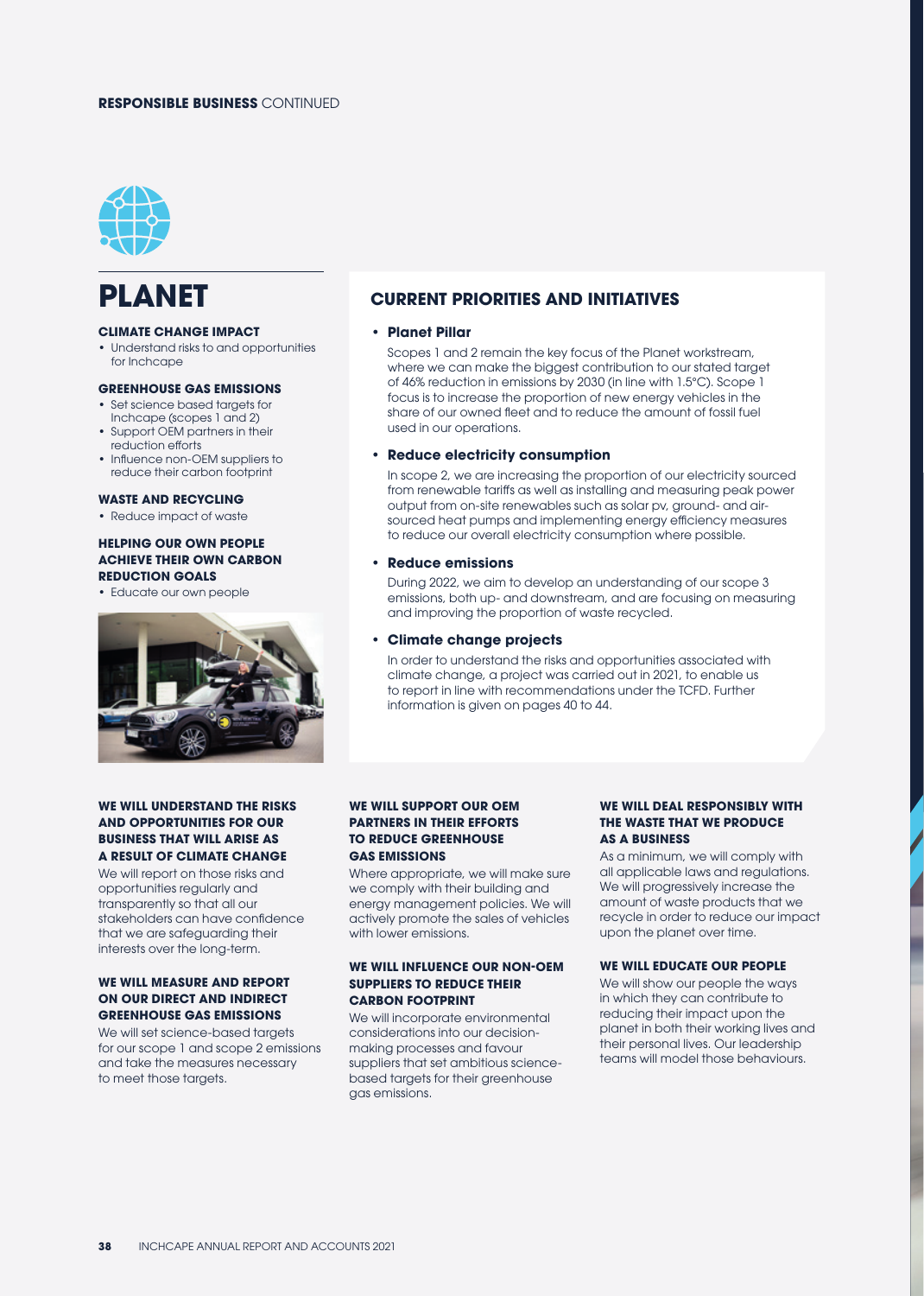### **LOCATIONS DISTRIBUTION**

Barbados+ , Colombia, Ecuador, El Salvador, Guam+, Guatemala, Uruguay,

RETAIL UK

+ Indicates the base of care distribution operations which also serves neighbouring islands.

### **MERCEDES-BENZ**

In 2019 we signed our first distribution contracts with Mercedes-Benz for both passenger and commercial vehicles in Uruguay and Ecuador, followed by a further agreement in January 2020 to become the distributor for Mercedes-Benz passenger vehicles in Colombia. During 2020 and 2021 we continued our consolidation and are now Mercedes' number one distribution partner in Latin America.







**STRATEGIC REPORT**

**STRATEGIC REPORT** 

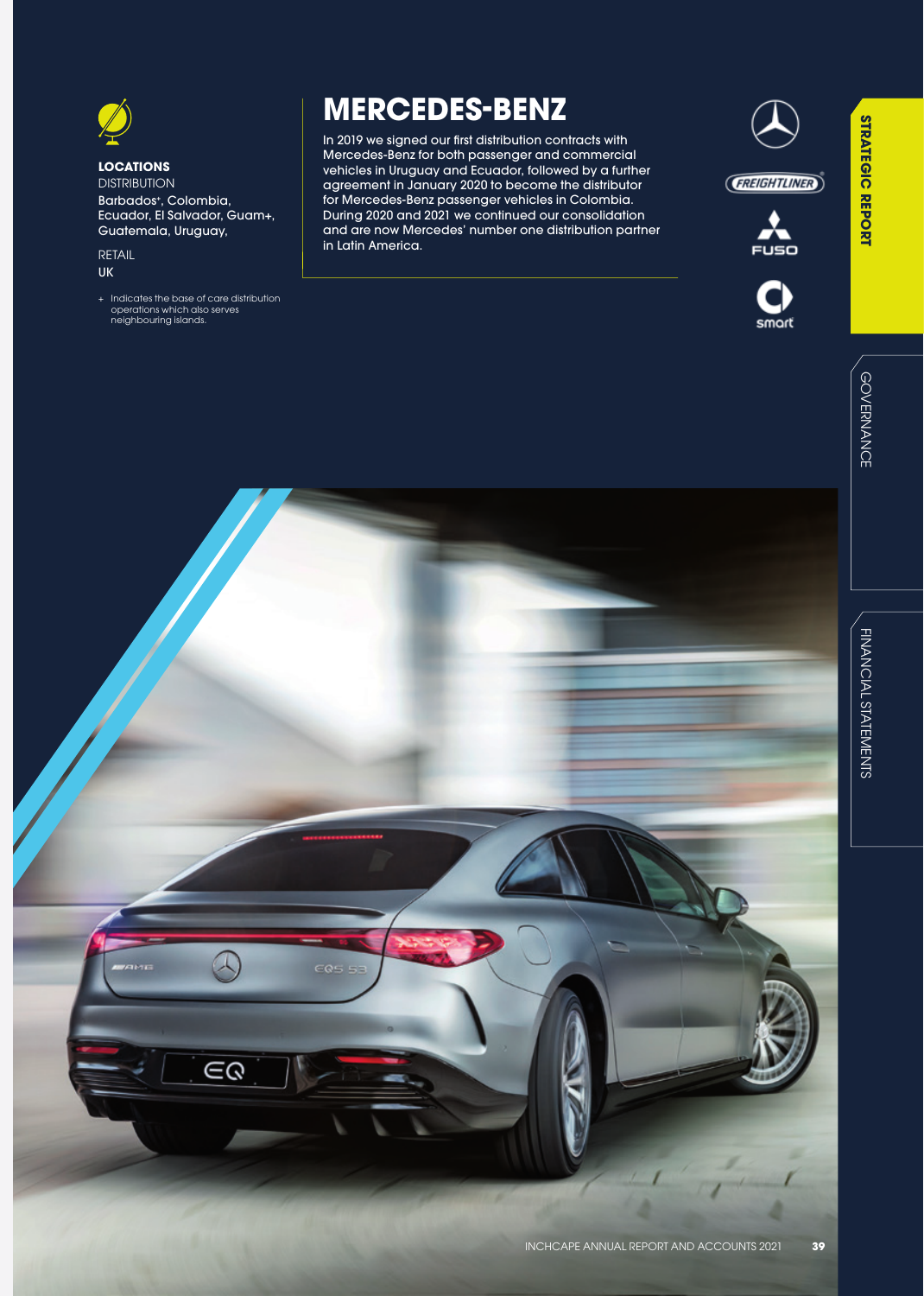# CLIMATE CHANGE

Climate change is the biggest environmental threat faced by the world today and every business is affected in numerous ways.

The Paris Agreement sets out an international ambition to hold the increase in global average temperature well below 2°C above pre-industrial levels, and to pursue efforts to limit this to 1.5°C. Governments are looking to businesses for help to keep global temperatures within a safe range. UK listed companies are now required to report in line with the recommendations set out in the Task Force on Climate-Related Financial Disclosures (TCFD).

This section of the Annual Report sets our disclosures in compliance with the 10 of the 11 TCFD recommendations and recommended disclosures as required by LR9.8.6R. The recommendation on the assessment of the resilience of the Group's strategy will be carried out during 2022, and will be reported in the next year's Annual Report and Accounts. Please see page 44 for further information.

### **TCFD PROJECT**

The Company engaged the Carbon Trust, an independent sustainability consultant, to assist the Group in analysing climate-related risks and opportunities over the short, medium and long-term. The project began in January 2021, with the purpose of identifying climate-related risks and opportunities and assessing how these may impact strategic and financial planning.

A range of stakeholders within the business were invited to participate in the project. Initial workshops were facilitated by the Carbon Trust to educate colleagues on climate-risk

and initiate discussion regarding the areas of exposure for the Group. The Carbon Trust also interviewed regional market heads, and other senior leaders, investor relations, strategy, finance, and risk management teams. The findings from these interviews informed our initial list of climaterelated risks and opportunities ("CCR&Os"), and shaped our approach.

### **GOVERNANCE**

Duncan Tait, Group Chief Executive, is the Board Director with ultimate responsibility for climate-related issues, with the support from the Group Executive Team (GET).

The Group's response to climate change has been scheduled as a regular agenda item for either the

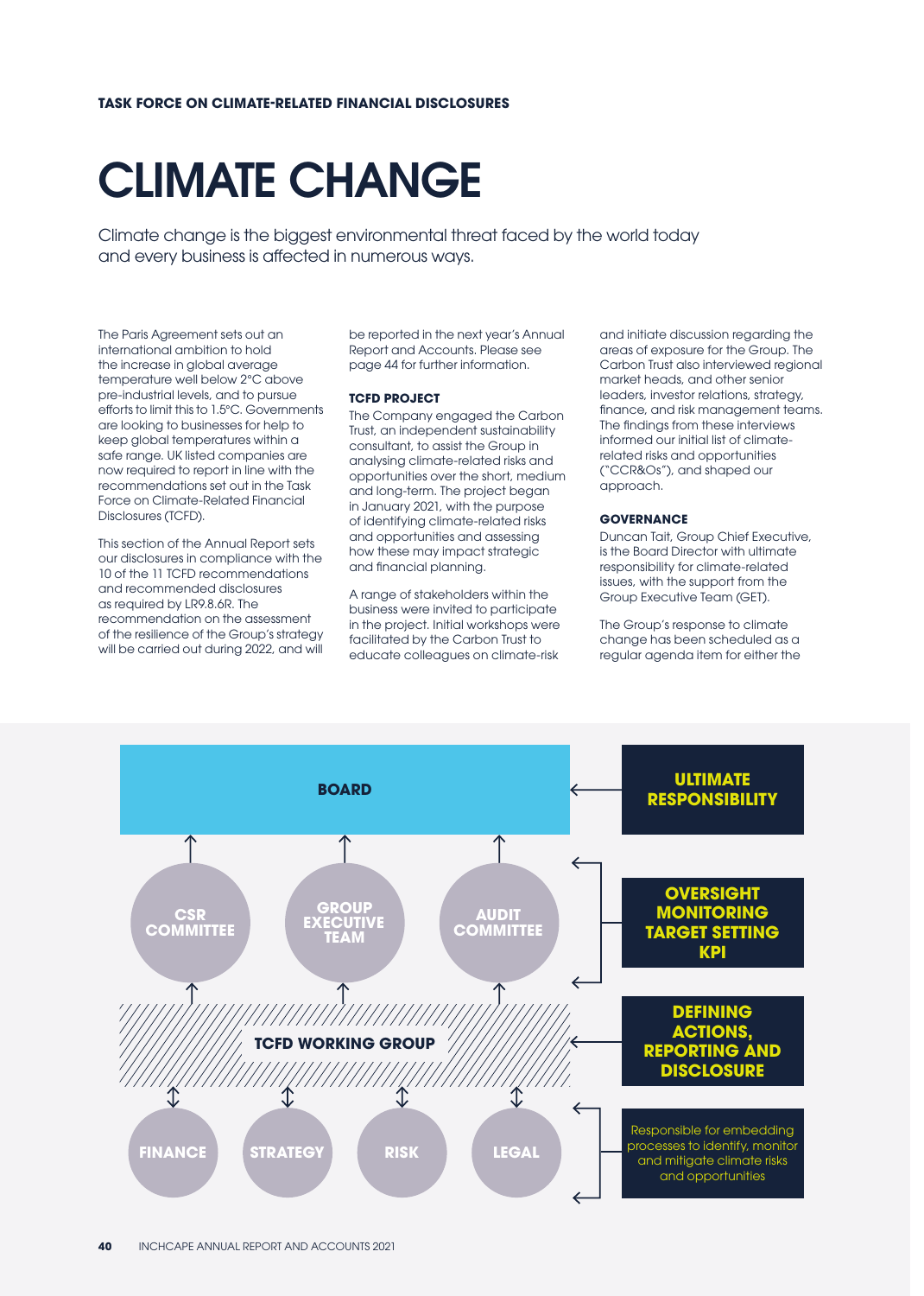FINANCIAL STATEMENTS

Board or one of its Committees (as appropriate) to cover impacts upon the business of climate change; and the impact of the business upon the environment.

The Audit Committee, who meet four times a year, considers emerging and significant risks throughout the year which include climate-related risks. The Audit Committee also reviews the impact of climate change when considering significant judgements such as impairment of goodwill, plant, property and equipment etc. as part of the reporting of financial information. See page 77 for further details.

The CSR Committee, which met four times during 2021, has oversight of the Driving What Matters plan, which comprises four pillars: People, Places, Planet, Practices. The Planet workstream has three principal areas of focus which include understanding, reporting and acting upon CCR&Os.

Where climate-related issues have been considered at Committee level, updates are given to the full Board following each meeting.

The Board and the CSR Committee delegate responsibility for assessing and monitoring climate-related risks to the GET, who considered climaterelated issues as part of the following discussions:

- Design of strategy considering our strategic choices through a climate change lens;
- Implementation of Risk Management framework – related oversight of how climate-related risks are being continually assessed at regional level;
- Financial planning impact of climate on future cash flows and impairment; and
- Business development assessment of current and future OEM partners' new energy vehicle line up and market infrastructure.

The TCFD Working Group (TCFD Group) meets on a quarterly basis and comprises the Group General Counsel, Group Company Secretary, Head of Internal Audit, Risk Manager, the Group Financial Controller, Head of Investor Relations, Group Head of Strategy and the Group Strategy Manager.

The remit of the TCFD Group is to monitor the governance around CCR&Os, continuing identification and verification of CCR&Os, and ensuring the CCR&Os are considered in context of strategy and financial performance. The TCFD Group agrees action plans to improve disclosure under each of the recommended areas with progress tracked at each meeting.

### **STRATEGY**

The most material climate change risk that we face is where there is a misalignment between the speed at which our OEM partners are able to transition their model line up to New Energy Vehicles (NEVs) and the pace of adoption of NEVs in the markets in which we operate.

It is plausible that in some of our markets NEV adoption will outpace the speed at which our OEM partners are able to produce NEVs at scale or vice versa. In those instances we may experience periods of market share loss. However, we remain confident that these impacts will be short-lived as the resilience of our strategy is built on:

- having decades of experience of delivering successful market entries for OEMs, and introducing their latest vehicle innovations.
- expertise in our markets, with domain expertise in regulation, government policy, understanding consumer preferences and infrastructure readiness.
- fostering long-term relationships with the world's leading OEMs, who are investing and innovating to ensure they have a vehicle line-up which will meet consumer preferences
- working in close collaboration with our OEM partners across our regions and markets, ensuring the most appropriate vehicle line-ups. This requires careful planning regarding the suitability of particular vehicle powertrains, when to introduce new vehicle technologies, and ensuring vehicles will meet local-market homologation requirements..

In setting our strategic direction we concluded that we have relationships with OEMs that will successfully navigate the energy transition. We are also actively engaged in discussions with newer OEM entrants (e.g. those manufacturing only battery EVs), which, if successful, will support a further broadening of our brand footprint.

Please see the table on page 42 for further information on our climaterelated risks and opportunities.

### **RISK MANAGEMENT**

Regional and Group risk management committees monitor and manage risks as part of the continuous risk management process. Climate-related risks are identified and assessed within the Group's Risk Management Framework. Climate change is not drawn out as a stand alone risk due to its broad nature; however, the impact of climate change is a key element in several principal risks including EV supply and demand, and supply chain disruption. Principal risks are those which are considered to have a material financial or strategic impact on the business.

We have developed actions plans to embed climate-related assessment and management throughout the Group and to improve climate-related processes and decision making.

Further information on how risks are identified, assessed and managed can be found in the Risk Management Report on pages 48 to 56.

In addition to the risk management process, climate-related risks are considered as part of the strategic and financial planning process which is monitored by the TCFD Working Group.

### **Establishing climate-related risks and opportunities**

To determine the risks identified, a value chain/business model approach was taken, combining desk-based research findings and learnings from the interviews to develop the longlist of 192 risks. Scenario data was then brought into the prioritisation assessment. Structuring the longlist development in this way ensured the potential risk of being biased/led by scenario data availability was minimised. Of the 192 risks identified, 119 were taken through the likelihood, velocity and materiality analysis. A threshold was applied to determine which risks would be shortlisted.

The GET spent time reviewing the findings to establish which risks and opportunities are the most relevant taking into account both likelihood and impact. The team also considered how the risks are currently being built into strategic thinking and how they will be considered on an on-going basis. Additionally, they established a process for identifying and assessing CCR&Os in the future.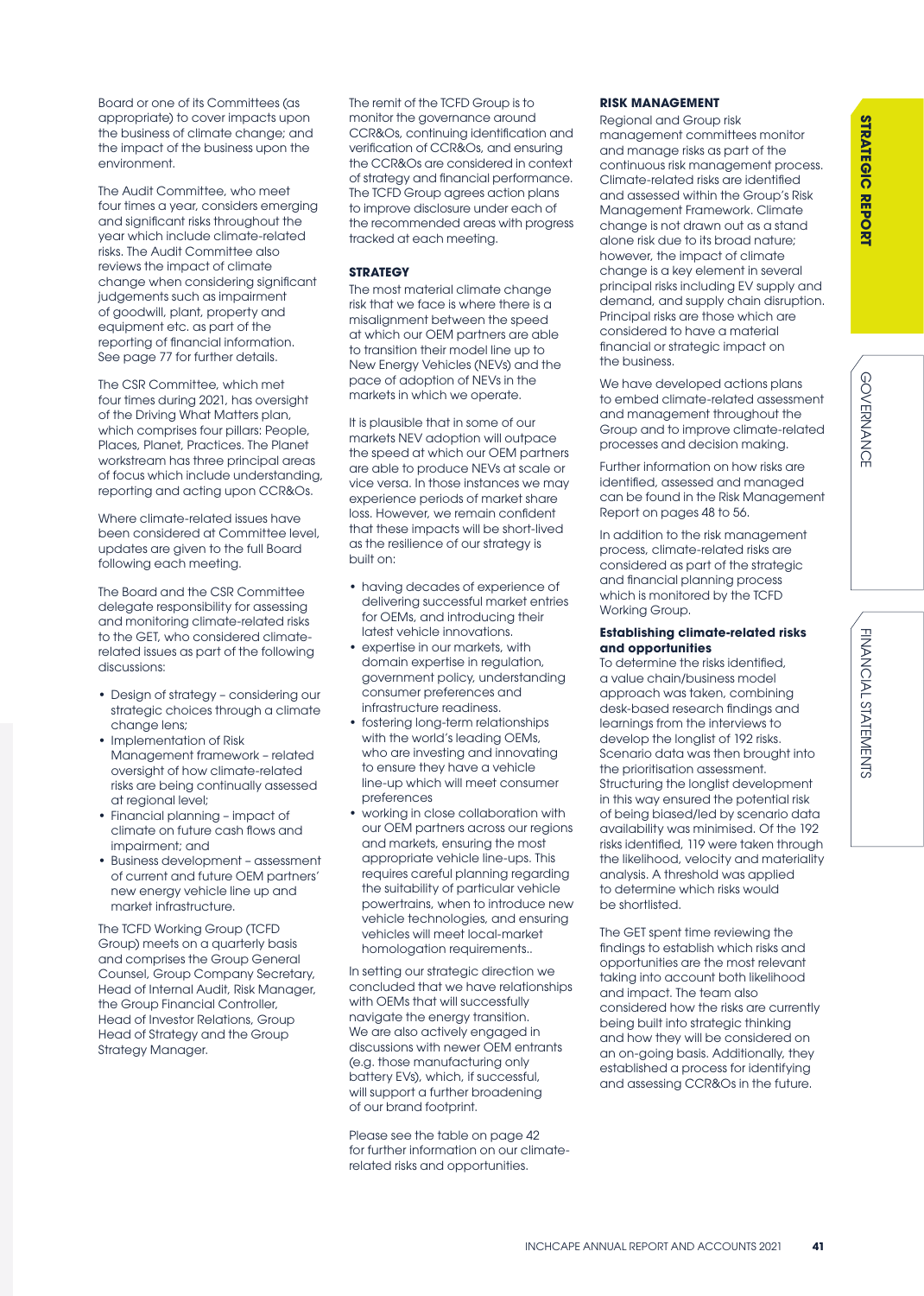### **TASK FORCE ON CLIMATE-RELATED FINANCIAL DISCLOSURES** CONTINUED

### **SUMMARY OF KEY FINDINGS AND COMPARATIVE IMPORTANCE OF RISKS**

Our most significant risk is a potential misalignment between model line-up in a given geography and the pace of EV adoption in that market. Conversely, close alignment presents opportunities. Physical risks are less pronounced than transition risks and manifest over longer-term.



beyond 2030

Expected to occur

before 2025

- **A** Reduced market share as NEV vehicles commercialised
- **B** Water stress related interruption to servicing
- **C** Drought related interruption to servicing
- **D** H&S impacts from increased heat stress
- **E** Aftersales impact from reduced EV lifecycle and maintenance
- **F** Direct impacts to property and inventories from flooding
- **G** Market share impacts from misalignment between OEM and market on EV
- **H** Carbon tax costs from logistics
- **I** EV availability constraints due to rare
- earth metals **J** Direct impacts to property and
- inventories from wildfire

#### **Key**





### **CLIMATE RELATED RISKS AND OPPORTUNITIES**

The CCR&Os detailed below are considered to have the most significant impact on the Group over the short, medium and long-term.

| <b>Type</b>                                               | <b>Description</b>                                                                                                | Length                         | Impact on strategy and financial planning                                                                                                                                                                                                                                                                              |
|-----------------------------------------------------------|-------------------------------------------------------------------------------------------------------------------|--------------------------------|------------------------------------------------------------------------------------------------------------------------------------------------------------------------------------------------------------------------------------------------------------------------------------------------------------------------|
| <b>Transition risk -</b><br><b>Market</b>                 | Market share impact<br>from misalignment between<br>OEM and market on EV                                          | Short and<br>Medium-term       | When evaluating investment opportunities, we consider the speed<br>at which the geography is moving to EV adoption and the pace at<br>which our OEM partners are transitioning their product pipeline from<br>ICE to EV. This is likely to be the most material risk to strategy.                                      |
| <b>Transition risk -</b><br><b>Technology</b>             | Aftersales impact from EV<br>lifecycle and maintenance                                                            | Medium and<br>long-term        | We have considered the Infrastructure required on company<br>premises for EV aftersales. A reduced number of moving parts in<br>EV could lead to reduced sales of secondary and replacement<br>components. As the percentage of EV sales is still relatively low,<br>this will not impact aftersales in the near term. |
| <b>Transition Risk -</b><br><b>Policy and legal</b>       | Tax levied on the carbon<br>emissions required to produce<br>goods and on logistics                               | Medium and<br>long-term        | Carbon taxes could increase cost of operations (including transport<br>and logistics) and of parts and vehicles with potential impact on<br>size of market. We continue to monitor the likelihood of carbon taxes<br>impacting costs.                                                                                  |
| <b>Transition risk -</b><br><b>Technology</b>             | EV availability constraints due<br>to rare earth metals                                                           | Medium to<br>long-term         | We have not seen any supply chain disruption attributable to this<br>issue and, in the event of battery shortage, would apply the usual<br>measures we would take to deal with any supply chain issues. This is<br>an emerging risk which is kept under review.                                                        |
| <b>Physical Risk -</b><br><b>Extreme weather</b><br>event | Disruption to operations<br>and supply due to flooding,<br>wildfires and drought, and<br>impact from water stress | Medium and<br>long-term        | Extreme weather events and water stress could result in an increase<br>in the costs of mitigation measures i.e. relocating sites and insurance<br>costs. We have concluded that this will not be a direct impact in<br>the near-term. However, we continue to monitor this closely.                                    |
| <b>Transition</b><br>Opportunity -<br><b>Market</b>       | EV-enablement partner to<br>position Group to partner with<br>OEMs as they transition to EV                       | Medium-term                    | We can leverage our scale, and our growing experience, to help<br>our OEM partners manage the transition in the markets in which<br>we operate.                                                                                                                                                                        |
| <b>Energy source</b><br>opportunity                       | Energy savings from global<br>greenhouse gas emission<br>reduction targets/resource<br>efficiency                 | Short, medium<br>and long-term | Setting science-based targets for our scope 1 and scope 2<br>emissions drives us to reduce our base energy usage. In doing so,<br>we can also generate significant cost savings.                                                                                                                                       |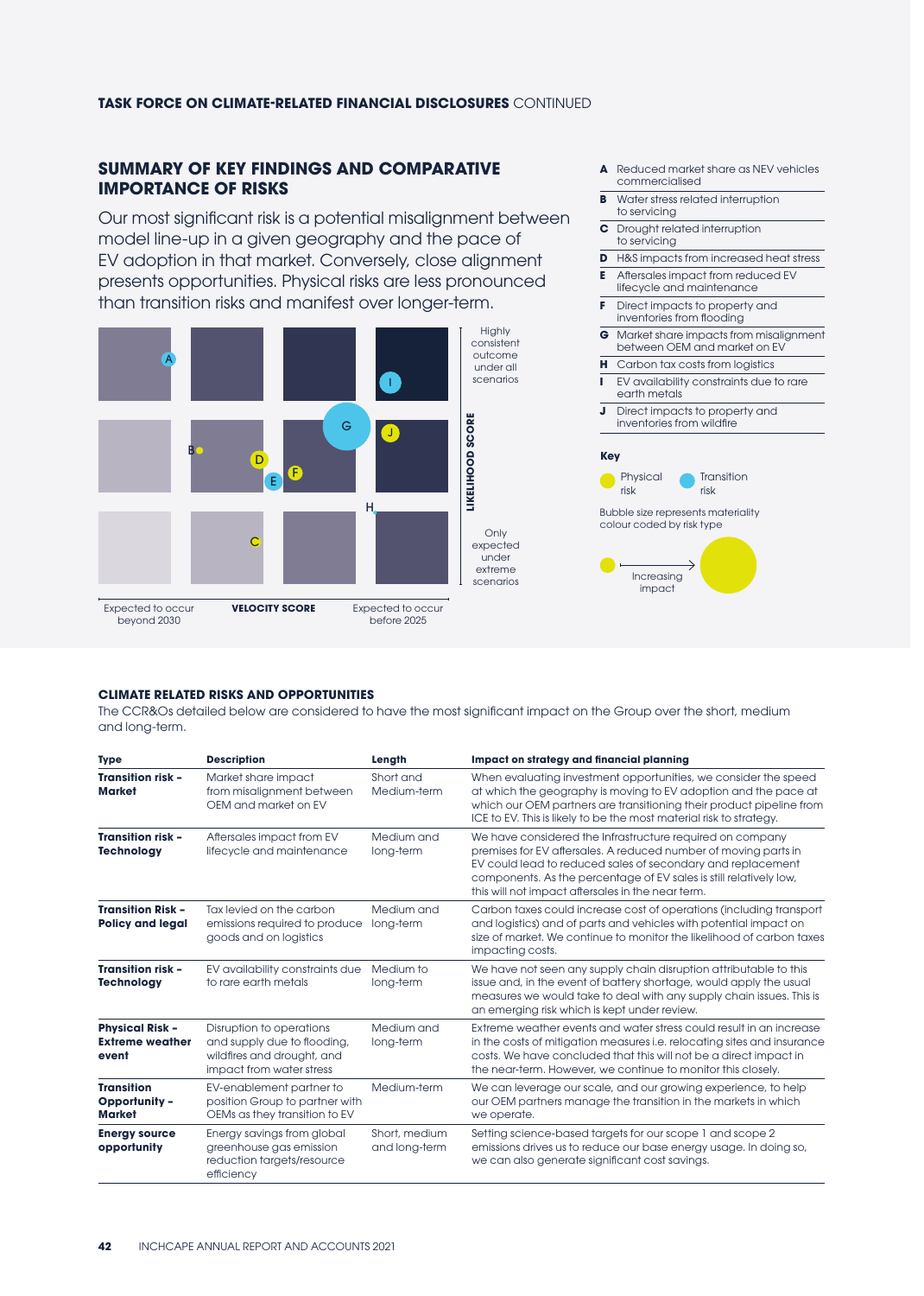GOVERNANCE

**GOVERNANCE** 

### **CCR&O DEVELOPMENT METHODOLOGY**

To help us quantify our CCROs, we used data from the following sources:

- Representative Concentration Pathways (RCP): Defined emission pathways, which can be input into global climate models to derive the physical climate futures;
- Shared Socioeconomic Pathways (SSP): Contain a narrative about what the world looks like from a socioeconomic perspective, including qualitative assumptions on important elements, such as technology transfer, global cooperation, societal preferences, and the paradigm underpinning global development; and
- International Energy Agency (IEA): model focused on production and demand for fossil fuel.

There are benefits and limitations to each set of scenario data which we have considered, along with availability of modelled data, when selecting the appropriate scenario for the parameter data. The public scenarios use different underlying assumptions. RCP and SSP scenarios have been developed to be interoperable together in climate models; however, this is not possible with IEA models. The scenarios are broadly grouped for analysis under the follow categories: below 2°C, current policy (3°C) and 4°C.

### **Below 2 degrees scenarios**

| <b>RCP</b>                                                                  | <b>SSP</b>                                                         | <b>IEA</b>                                                                                       | <b>IEA</b>                                              |
|-----------------------------------------------------------------------------|--------------------------------------------------------------------|--------------------------------------------------------------------------------------------------|---------------------------------------------------------|
| <b>IPCC Climate Scenario:</b><br>RCP 2.6                                    | Complementary<br>socioeconomic pathway:<br>SSP <sub>1</sub>        | Sustainable Development<br>Scenario: SDS                                                         | Net Zero Emissions: NZE                                 |
| Average global<br>temperature increase<br>by 2050*: $1.6 \pm 0.3^{\circ}$ C | Average global<br>temperature increase by<br>$2100$ *: 1.6 ± 0.4°C | Average global<br>temperature increase by<br>$2100$ <sup>*</sup> : $1.5 \pm 0.15$ <sup>°</sup> C | Average global<br>temperature increase<br>by 2100*: 1.5 |

The pathways grouped in the below 2°C scenario are those considered to be consistent with this outcome and a low carbon transition towards a net-zero global economy in the second half of the 21st century. As with most low carbon transition scenarios this pathway requires significant development of negative emissions options by 2100 to keep temperatures to this 2°C limit. The 2°C scenario shown below sets out a rapid decarbonisation pathway in line with the Paris Agreement that limits peak warming compared to pre-industrial times.

### **Current policies scenarios**

| <b>RCP</b>                                                         | <b>SSP</b>                                                                  | IEA                                                                                 |
|--------------------------------------------------------------------|-----------------------------------------------------------------------------|-------------------------------------------------------------------------------------|
| <b>IPCC Climate Scenario:</b><br>RCP 4.5                           | Complementary<br>socioeconomic pathway:<br>SSP <sub>2</sub>                 | <b>Stated Policy Scenario: SPS</b>                                                  |
| Average global<br>temperature increase by<br>$2050$ *: 2.0 ± 0.3°C | Average global<br>temperature increase<br>by 2100*: $2.4 \pm 0.5^{\circ}$ C | Average global<br>temperature increase by<br>$2100$ <sup>*</sup> : $2.4 \pm 0.5$ °C |

The current policies scenarios represents an intermediate scenario in which temperatures are more likely than not to exceed 2°C, with significant resultant impacts to global climate systems. As part of the wider scenario development, this IEA scenario considers existing climate and energy policies. This pathway involves significant decarbonisation in the second half of the 21st Century.

### **Worst case scenarios**

| <b>RCP</b>                                                           | SSP                                                                                 |
|----------------------------------------------------------------------|-------------------------------------------------------------------------------------|
| <b>IPCC Climate Scenario:</b><br><b>RCP 8.5</b>                      | Complementary<br>socioeconomic pathway:<br>SSP <sub>5</sub>                         |
| Average global<br>temperature increase<br>by 2050*: $2.6 \pm 0.4$ °C | Average global<br>temperature increase by<br>$2100$ <sup>*</sup> : $4.3 \pm 0.7$ °C |

Under the worst-case scenarios, existing climate and energy policies are unsuccessful. These pathways will result in significant increases in global GHG emissions without constraint. Under these warming scenarios physical risks are expected to intensify substantially, whilst transition risks associated with policy changes are less likely to be present. Data for the parameters was collected externally from the latest climate models for the above scenarios including:

- Physical Climate Models;
- EA World Energy Model;
- Integrated Assessment Models
- Specific reports for regional/sectoral projections, including the World Bank report on the Growing Role of Minerals and Metals, the IEA's report Global EV Outlook 2021 and McKinsey's Shared Mobility report; and
- Review of relevant academic research papers including the IPCC's 5th Assessment Report, the Physical Science Basis and those referenced in the footnotes of this section.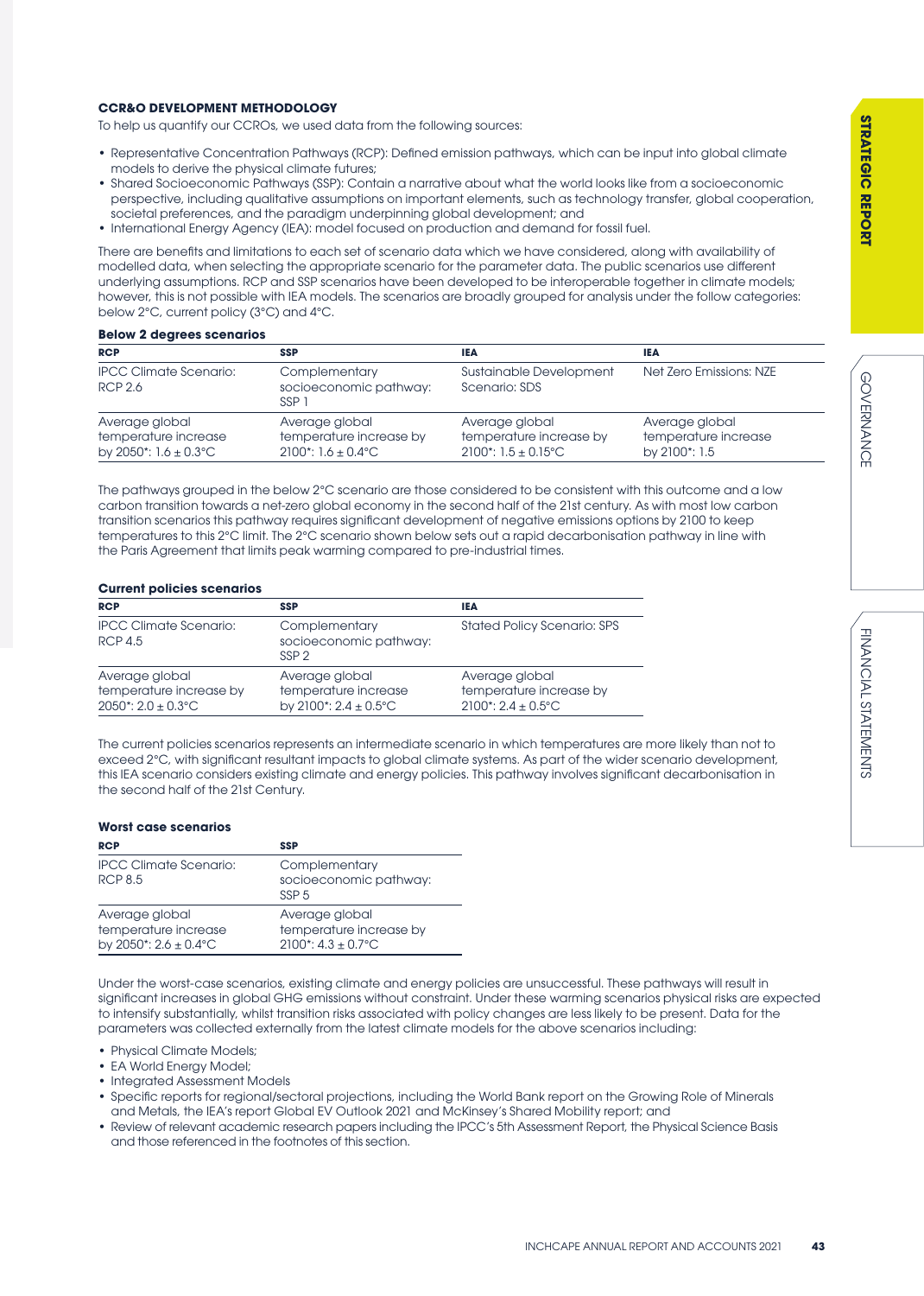### **TASK FORCE ON CLIMATE-RELATED FINANCIAL DISCLOSURES** CONTINUED

The nature of assessing CCR&Os means that the assessment undertaken is not without its limitations. Some of the key challenges through the process were associated with the estimation of financial materiality and use of climate projections in the prioritisation of risk. Furthermore, availability of physical risk projections through established climate models is limited (in some cases) thus limiting the conclusion that can be drawn related to these risk factors. Additionally, there were challenges in acquiring the relevant financial data at suitable granularity for use in materiality calculations.

Risks were assessed on the basis of:

**Likelihood** – the probability of a climate-related risk or opportunity taking place, considering outcomes across all scenarios assessed. The direction of travel of each relevant scenario parameter was assessed (i.e. whether under each scenario, a parameter is projected to increase, decrease, or not change).

- For transition risks and opportunities, projections based on current commitments and trends were compared to the accelerated transition aligned to a 2°C, Paris Agreement aligned scenario.
- For physical risks and opportunities this projection based on current commitments and trends was compared to a scenario with failure of climate mitigation actions and correspondingly high emissions.

We assessed likelihood using the following categorisations:

- Very high Strong alignment between current policies and 2°C scenario (transition risks) or worst-case scenario pathways (physical risks);
- High Good alignment between current policies and 2°C or worstcase scenario pathways, but 2°C more ambitious and worst-case more accelerated;
- Medium Much greater change expected under 2°C or worst-case scenario, but trends are directionally the same; and
- Low Only expected under a 2°C or worst-case scenario pathway and not part of current trends/ trajectories.

**Velocity** – assessing the time period in which the exposure to each CCR&O is expected to become significantly different to today. The purpose of this measure is to assess how fast external pressures are changing. Velocity was assessed using the following time horizons;

- Short-term before 2025;
- Medium-term between 2025 and 2030; and
- Long-term beyond 2030.

**Materiality** – The annual financial impact of each identified CCR&O was estimated. The process for assessing financial materiality started with a collection and extrapolation of relevant financial data. Subsequently, the analysis focused on determining the relationship between the scenario parameter assigned to each CCR&O and the impacted value driver from the CCR&O. To understand and compare the relevant materiality of these financial impacts, thresholds were developed based on the risk management financial materiality thresholds.

We carried out a high level quantification exercise to assess the potential materiality of each risk in the longlist compared to one another. This enabled us to rank risks to inform shortlisted risks for further detailed quantification in the future.

### **METRICS AND TARGETS**

During the year, the GET and the Board agreed to set science based targets to reduce absolute scope 1 and scope 2 emissions by 46% by 2030 from a 2019 base year.

### **REDUCTION TARGETS FOR SCOPE 1 & 2**

| <b>Baseline</b> | 50,801 |
|-----------------|--------|
| $2020*$         | 53.119 |
| 2021            | 45,674 |
| Target          | 27,331 |

the figures for 2020 have been restated to include a correction on vehicle fuel which was incorrectly classified as scope 3 during that reporting period.

To deliver the reduction in emissions, regional plans have been agreed which focus on the following measures:

- Switching to renewable tariffs;
- Install solar PVs were possible;
- Implementing energy efficiency measures;
- Increase the number of NEVs in our owned fleet; and
- Reduce the amount of fossil fuel in our operations

We will target net zero for scope 1 and scope 2 emissions by no later than 2040 and are developing short-term objectives to drive near-term actions.

During 2022, we will measure our scope 3 emissions and assess appropriate reduction targets. Further details will be disclosed in next year's Annual Report and Accounts.

### **ASSESSING THE RESILIENCE OF OUR STRATEGY**

Over the next 12 months we will assess the financial impacts and identify responses to manage outcomes by:

- Performing a deep dive analysis on priority CCR&Os to incorporate into financial planning;
- Develop metrics to monitor existing CCR&Os;
- Apply agreed scenarios to assess how impacts play out and affect KPIs and financial metrics;
- Carry out an assessment of the resilience of the organisation strategy, taking into consideration different climate-related scenarios; and
- Identify additional high-level responses to protect and enhance value creation.